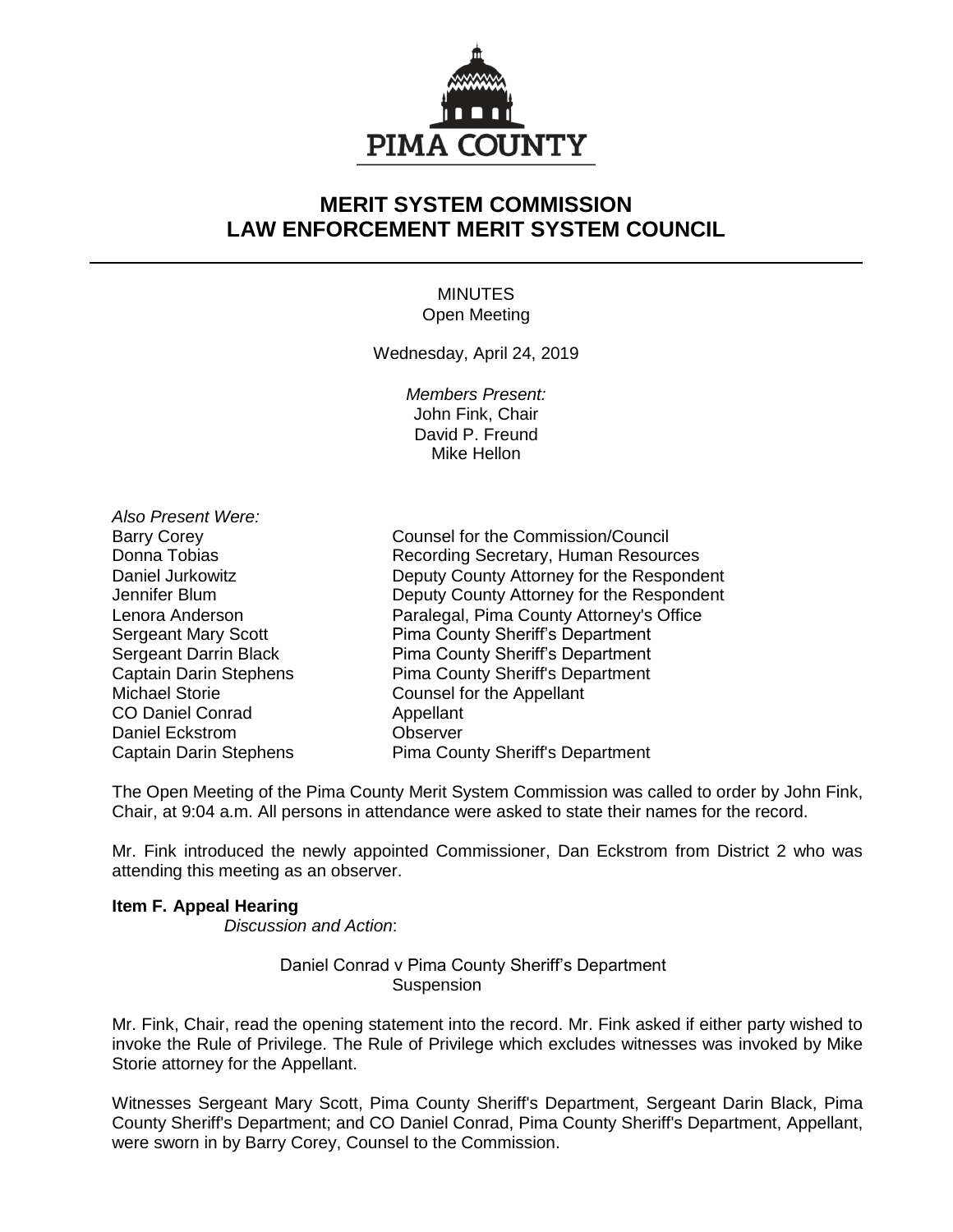### Page 2

Mr. Fink asked all parties if they had any preliminary matters they wished to discuss Jennifer Blum stated that she requested that the Commission preclude the Discipline of Joseph Cameron. Mike Storie disagreed and discussion ensued.

Mr. Fink ruled that he would allow the discipline be heard and the commission would decide how much weight it would be given. Mr. Fink asked who would bring in that exhibit and Mr. Storie stated that he would bring it in.

Mr. Fink asked if the appellant had any exhibits. Mr. Storie stated that they did not and stipulated to all of the Respondent's exhibits.

Respondent's Exhibits that were stipulated to for admission into the record for this hearing are listed below:

Respondent's Exhibit #1: Form dated January 25, 2019;

Respondent's Exhibit #2: Pima County Sheriff's Department Rules and Regulations 4.I. - Standards

of Conduct;

Respondent's Exhibit #3: Pima County Sheriff's Department Rules and Regulations 7.XVII – Internal Affairs Process;

Respondent's Exhibit #4: Pima County Personnel Policy 8-119 – Rules of Conduct;

Respondent's Exhibit #5: Pima County Merit System Rule 12.1.C – Disciplinary and Other Personnel Actions;

Respondent's Exhibit #6: Timeline of Events, Bates No. 763;

Respondent's Exhibit #7: Notice of Suspension Without Pay dated January 22, 2019, Bates Nos. 013-016;

Respondent's Exhibit #8: Pre-Action Hearing Memo dated January 9, 2019, Bates No. 299;

Respondent's Exhibit #9: Notice of Intent to Suspend Without Pay dated November 30, 2018, Bates Nos. 764-767;

Respondent's Exhibit #10: Office of Professional Standards Report Investigation 18-044, Bates Nos. 072-118;

Respondent's Exhibit #11: Letter of Counseling dated November 15, 2018, Bates Nos. 017-018;

- Respondent's Exhibit #12: HR/ER Grievance Investigation 18M-05, Report dated November 9, 2018 and Final Decision dated November 15, 2018, Bates Nos. 019-023;
- Respondent's Exhibit #13: Letter of Reprimand dated July 18, 2018, Bates Nos. 027-029;
- Respondent's Exhibit #14: Office of Professional Standards Report Investigation 18-028, Bates Nos. 128-211;
- Respondent's Exhibit #15: Acknowledgment of Verbal Counseling dated February 5, 2018, Bates No. 035;